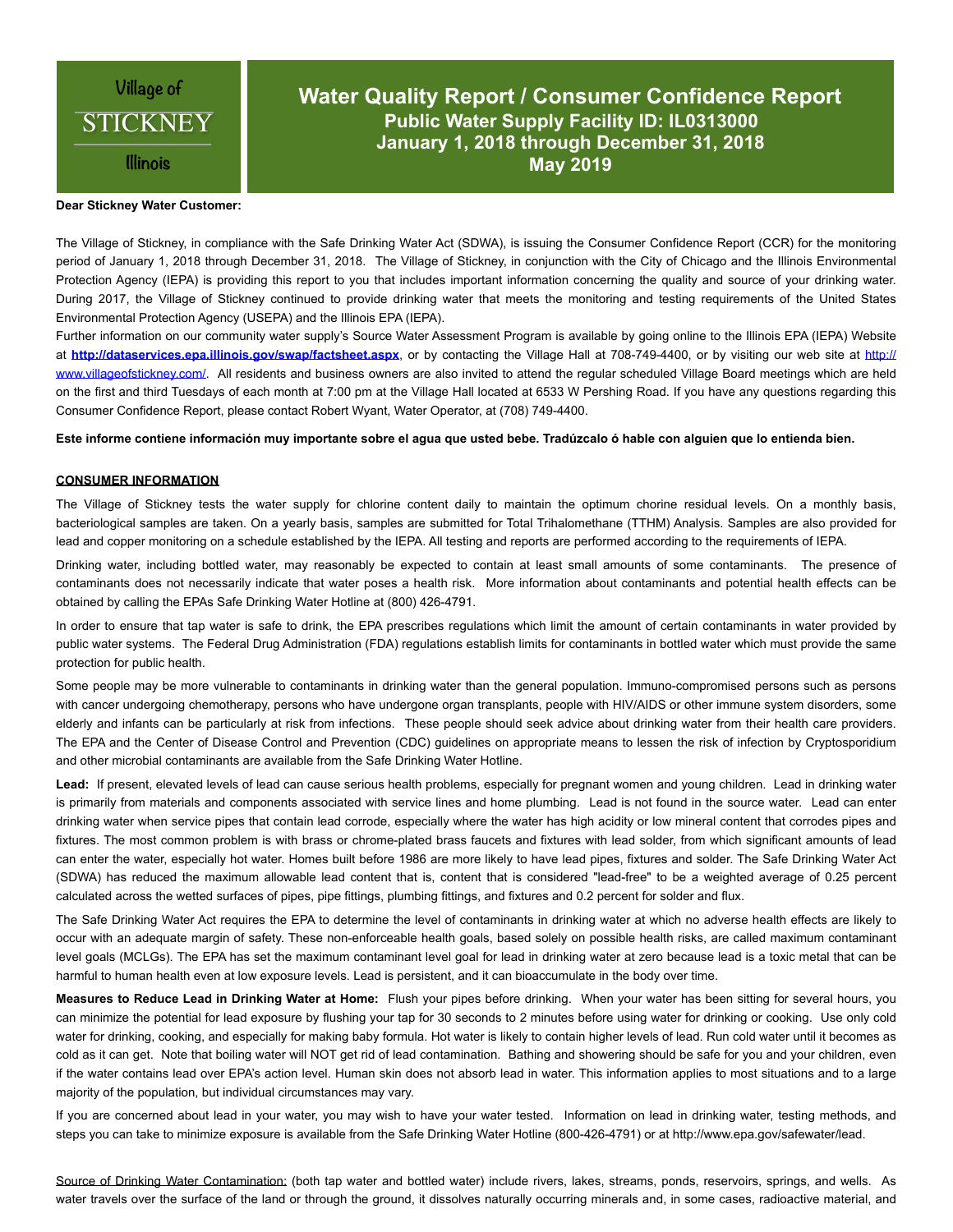can pick up substances resulting from the presence of animals or from human activity. Contaminants that may be present in source water Contaminants that may be present in source water include:

Microbial Contaminants: such as viruses and bacteria, which may come from sewage treatment plants, septic systems, agricultural operations and wildlife.

Inorganic Contaminants:such as salts and metals, which can be naturally occurring or result from urban storm water runoff, industrial or domestic wastewater discharges, oil and gas production, mining, or farming.

Pesticides and Herbicides: which may come from a variety of sources such as agriculture, urban storm water runoff and residential users.

Organic Chemical Contaminants:including synthetic and volatile organic chemicals, which are by-products of industrial process and petroleum production, and can also come from gas stations, urban storm water runoff, and septic systems.

Radioactive Contaminants**:** which can be naturally occurring or be the result of oil and gas production and mining activities.

## **SOURCE WATER ASSESSMENT:**

In 2018, all of the approximately 600 million gallons of water the Village of Stickney distributed came from Lake Michigan. Lake Michigan water is drawn from far offshore structures (known as Cribs) along the bottom of the Lake and treated at the City of Chicago Jardine Water Purification Plant (north of Navy Pier). This water is pumped through large transmission lines to the near Chicago suburbs where it is collected and redistributed. The Village of Stickney purchases this water directly from the City of Chicago and receives this water into our Pershing Road and Laramie Avenue reservoir and pumping station facility. The water is then pumped at his station through the Village's water main grid system of nearly 18 miles of pipe to the residents, businesses, and public facility end users.

The Illinois EPA considers all surface water sources of community water supply to be susceptible to potential pollution problems. The very nature of surface water allows contaminants to migrate into the intake with no protection only dilution. This is the reason for mandatory treatment for all surface water supplies in Illinois. Chicago's offshore intakes are located at a distance that shoreline impacts are not usually considered a factor on water quality. At certain times of the year, however, the potential for contamination exists due to wet-weather flows and river reversals. In addition, the placement of the crib structures may serve to attract waterfowl, gulls and terns that frequent the Great Lakes area, thereby concentrating fecal deposits at the intake and thus compromising the source water quality. Conversely, the shore intakes (not used for Stickney water source supply) are highly susceptible to storm water runoff, marinas and shoreline point sources due to the influx of groundwater to the lake.

Citizens should be aware that everyday activities in an urban setting might have a negative impact on their source water. Efforts should be made to improve awareness of storm water drains and their direct link to the lake within the identified local source water area. A proven best management practice (BMP) for this purpose has been the identification and stenciling of storm water drains within a watershed. Stenciling along with an educational component is necessary to keep the lake a safe and reliable source of drinking water.

To view a summary version of the completed Source Water Assessments, including: Importance of Source Water; Susceptibility to Contamination Determination; and documentation/recommendation of Source Water Protection Efforts, you may access the Illinois EPA (IEPA) website at [http://](http://www.epa.state.il.us/cgi-bin/wp/swap-fact-sheets.pl) [www.epa.state.il.us/cgi-bin/wp/swap-fact-sheets.pl.](http://www.epa.state.il.us/cgi-bin/wp/swap-fact-sheets.pl)

#### **DEFINITION OF TERMS**

Maximum Contaminant Level Goal (MCLG): The level of contaminant in drinking water below which there is no known or expected risk to health. MCLGs allow for a margin of safety.

Maximum Contaminant Level (MCL): The highest level of a contaminant that is allowed in drinking water. MCLs are set as close to the MCLGs as feasible using the best available treatment technology.

Maximum Residual Disinfectant Level Goal (MRDLG): The level of disinfectant in drinking water below, which there is no known or expected risk to health. MRDLG's allow for a margin of safety.

Maximum Residual Disinfectant Level (MRDL): The highest level of disinfectant in allowed drinking water.

Range of Detections: This column represents a range of individual sample results, from lowest to highest that were collected during the CCR calendar year.

Date of Sample: If a date appears in this column, the Illinois EPA requires monitoring for this contaminant less than once per year because the concentrations do not frequently change. If no date appears in the column, monitoring for this contaminant was conducted during the CCR calendar year.

Action Level (AL): The concentration of a contaminant that triggers the treatment or other required actions by the water supply.

Treatment Technique (TT): A required process intended to reduce the level of a contaminant in drinking water.

ND: Not detectable at testing limits. N/A: Not applicable

Turbidity: The measure of the cloudiness of water caused by suspended particles. We monitor it because it is a good indicator of water quality and the effectiveness of the filtration system and disinfectants.

### **UNIT OF MEASUREMENT**

ppb: Micrograms Per Liter or Parts Per Billion (or url), unit of measurement of concentration in 7,350,000 gallons of water.

ppm: Milligrams Per Liter of Parts Per Million (or mg/l), unit of measurement of concentration in 7,350 gallons of water.

NTU: Nephelometric Turbidity Unit, used to measure cloudiness in drinking water. %<0.3NTU: Percent samples less than 0.3 NTU pCi/L: Picocuries Per Liter, used to measure radioactivity.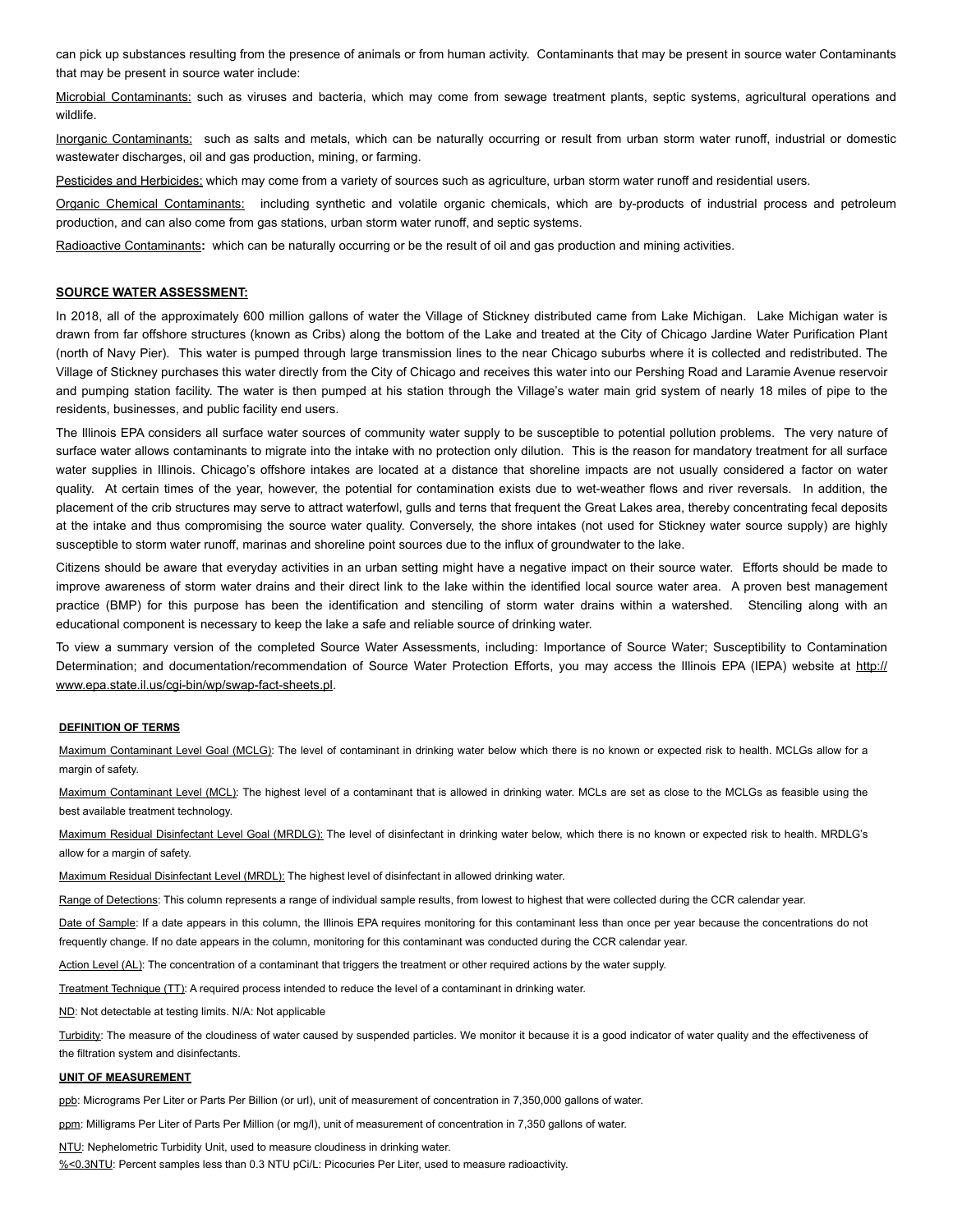| <b>Regulated</b><br><b>Disinfectants &amp;</b><br><b>Disinfection</b><br><b>By-Products</b>                                                                 | <b>MCLG</b><br><b>MCL</b>                 |                                   |                                                              | Highest<br>Level<br><b>Detected</b> |                                             | Range of<br>Levels<br><b>Detected</b> |                                                                     |               | <b>Units</b><br><b>Municipality</b> |                         |                                                                             | Violati<br>on |                     | <b>Collection</b><br>Date            |                 | <b>Likely Source of Contaminants</b>                                                                          |                                                                                                                                     |  |
|-------------------------------------------------------------------------------------------------------------------------------------------------------------|-------------------------------------------|-----------------------------------|--------------------------------------------------------------|-------------------------------------|---------------------------------------------|---------------------------------------|---------------------------------------------------------------------|---------------|-------------------------------------|-------------------------|-----------------------------------------------------------------------------|---------------|---------------------|--------------------------------------|-----------------|---------------------------------------------------------------------------------------------------------------|-------------------------------------------------------------------------------------------------------------------------------------|--|
|                                                                                                                                                             |                                           |                                   |                                                              |                                     |                                             |                                       |                                                                     |               |                                     |                         |                                                                             |               |                     |                                      |                 |                                                                                                               |                                                                                                                                     |  |
| Chlorine                                                                                                                                                    |                                           | <b>MRDLG</b><br>$= 4$             | $MRDL = 4$                                                   |                                     | 0.9                                         |                                       | $0.8 - 1.08$                                                        |               | ppm                                 |                         | Stickney                                                                    |               | N                   | 12/31/2018                           |                 |                                                                                                               | Water additive used to control                                                                                                      |  |
|                                                                                                                                                             |                                           | <b>MRDLG</b><br>$= 4$             | $MRDL = 4$                                                   |                                     | $\mathbf{1}$                                | $1 - 1$                               |                                                                     |               | ppm                                 |                         | Chicago                                                                     |               | N                   |                                      | 12/31/2018      |                                                                                                               | microbes.                                                                                                                           |  |
| <b>Haloacetic Acids</b>                                                                                                                                     |                                           | No Goal                           | 60                                                           |                                     | 23                                          |                                       | $9.3 - 22.8$                                                        |               | ppb                                 |                         | Stickney                                                                    |               | N                   |                                      | 2018            |                                                                                                               |                                                                                                                                     |  |
| (HAA5)                                                                                                                                                      |                                           | No Goal                           | 60                                                           |                                     | 13                                          |                                       | $5.5 - 19.7$                                                        |               | ppb                                 |                         | Chicago                                                                     |               | N                   |                                      | 2018            |                                                                                                               | By-Product of drinking water                                                                                                        |  |
| <b>Total Trihalomethanes</b>                                                                                                                                |                                           | No Goal                           | 80                                                           |                                     | 50                                          | $15.5 - 49.9$                         |                                                                     |               | ppb                                 |                         |                                                                             | Stickney      |                     |                                      | 2018            | disinfection                                                                                                  |                                                                                                                                     |  |
| (TTHM)                                                                                                                                                      |                                           | No Goal                           | 80                                                           |                                     | 13                                          |                                       |                                                                     | $11.4 - 36.7$ |                                     | ppb                     | Chicago                                                                     |               | N                   | 2018                                 |                 |                                                                                                               |                                                                                                                                     |  |
| Chicago Total Organic Carbon (TOC) – The percentage of TOC removal was measured each month and the system met all TOC removal requirements set by the IEPA. |                                           |                                   |                                                              |                                     |                                             |                                       |                                                                     |               |                                     |                         |                                                                             |               |                     |                                      |                 |                                                                                                               |                                                                                                                                     |  |
| <b>Inorganic Contaminants</b>                                                                                                                               |                                           |                                   |                                                              |                                     |                                             |                                       |                                                                     |               |                                     |                         |                                                                             |               |                     |                                      |                 |                                                                                                               |                                                                                                                                     |  |
| Barium                                                                                                                                                      |                                           |                                   | $\overline{2}$                                               |                                     | 0.0214                                      |                                       | $0.0203 -$<br>0.0214                                                |               | ppm                                 |                         | Chicago                                                                     |               | N                   |                                      | 2018            |                                                                                                               | Discharge of drilling wastes;<br>Discharge from refineries;<br>Erosion of natural deposits.                                         |  |
| Fluoride                                                                                                                                                    |                                           | 4                                 | 4.0                                                          |                                     | 0.8                                         | $0.601 - 0.617$                       |                                                                     |               | ppm                                 |                         | Chicago                                                                     |               | N                   |                                      | 2018            |                                                                                                               | Erosion of natural deposits; Water<br>additive which promotes strong teeth;<br>Discharge from fertilizer and<br>aluminum factories. |  |
| Nitrate<br>(Measured as<br>Nitrogen)                                                                                                                        | 10                                        |                                   |                                                              | 10<br>0.416                         |                                             |                                       | $0.314 - 0.416$                                                     |               | ppm                                 |                         | Chicago                                                                     |               | N                   |                                      | 2018            |                                                                                                               | Runoff from fertilizer use;<br>leaching from septic tanks.<br>sewage; Erosion of natural deposits.                                  |  |
| Sodium                                                                                                                                                      |                                           |                                   |                                                              |                                     | 9                                           |                                       | $8.14 - 8.89$                                                       |               | ppb                                 |                         | Chicago                                                                     |               | N                   |                                      | 2018            |                                                                                                               | Erosion from naturally occurring<br>deposits: used in water softener<br>regeneration                                                |  |
| Radio Active & Synthetic Organic Contaminants                                                                                                               |                                           |                                   |                                                              |                                     |                                             |                                       |                                                                     |               |                                     |                         |                                                                             |               |                     |                                      |                 |                                                                                                               |                                                                                                                                     |  |
| <b>Combined Radium</b><br>226/228                                                                                                                           |                                           | 0                                 | 5                                                            |                                     | 0.84                                        |                                       | $0.5 - 0.84$                                                        |               | pCi/L                               |                         | Chicago                                                                     |               | N                   |                                      | 02/11/2014      |                                                                                                               | Erosion of natural deposits.                                                                                                        |  |
| Gross alpha excluding<br>radon and uranium                                                                                                                  |                                           | $\Omega$                          | 15                                                           |                                     | 6.6                                         | $6.1 - 6.6$                           |                                                                     |               | pCi/L                               |                         | Chicago                                                                     |               | N                   | 02/11/2014                           |                 |                                                                                                               | Erosion of natural deposits.                                                                                                        |  |
| <b>Coliform Bacteria</b>                                                                                                                                    |                                           |                                   |                                                              |                                     |                                             |                                       |                                                                     |               |                                     |                         |                                                                             |               |                     |                                      |                 |                                                                                                               |                                                                                                                                     |  |
| <b>Total Coliform</b><br><b>Maximum</b><br>Contaminant<br>Goal                                                                                              |                                           |                                   | <b>Total Coliform</b><br>Maximum<br><b>Contaminant Level</b> |                                     | <b>Highest</b><br>No. of<br><b>Positive</b> |                                       | <b>Fecal Coliform or</b><br>E. Coli Maximum<br>Contaminant<br>Level |               |                                     |                         | Total No.<br>Positive E. Coli or<br><b>Fecal Coliform</b><br><b>Samples</b> |               | <b>Municipality</b> |                                      | Violati<br>on   |                                                                                                               | <b>Likely Source of Contaminants</b>                                                                                                |  |
| 0                                                                                                                                                           | 5% of Monthly<br>Samples are<br>positive. |                                   | 0.4                                                          |                                     |                                             |                                       |                                                                     |               |                                     | 0                       |                                                                             | Chicago       |                     |                                      | N               |                                                                                                               | Naturally present in the environment.                                                                                               |  |
| <b>Lead and Copper</b>                                                                                                                                      |                                           |                                   |                                                              |                                     |                                             |                                       |                                                                     |               |                                     |                         |                                                                             |               |                     |                                      |                 |                                                                                                               |                                                                                                                                     |  |
|                                                                                                                                                             | <b>MCLG</b>                               | <b>Action Level</b><br>(AL)       |                                                              | 90th<br><b>Percentile</b>           |                                             | # Sites<br>Over<br>AL                 |                                                                     | <b>Units</b>  |                                     | <b>Municipalit</b><br>У |                                                                             | Violation     |                     |                                      | Date<br>Sampled |                                                                                                               | <b>Likely Source of Contaminants</b>                                                                                                |  |
| Lead                                                                                                                                                        | 0                                         | 15                                |                                                              | 9.1                                 |                                             |                                       | $\pmb{0}$<br>ppb                                                    |               |                                     | Chicago                 |                                                                             | N             |                     |                                      | 2018            | Corrosion of household plumbing systems;<br>Erosion of natural deposits.                                      |                                                                                                                                     |  |
| Copper                                                                                                                                                      | 1.3                                       | 1.3                               |                                                              | 0.091                               |                                             |                                       | 0<br>ppm                                                            |               | Chicago                             |                         |                                                                             | N             |                     | 2018                                 |                 | Erosion of natural deposits; Leaching from<br>wood preservatives; Corrosion of<br>household plumbing systems. |                                                                                                                                     |  |
| <b>Turbidity</b>                                                                                                                                            |                                           | Limit<br>(Treatment<br>Technique) |                                                              | <b>Level Detected</b>               |                                             | <b>Municipality</b>                   |                                                                     |               |                                     |                         | Violation                                                                   |               |                     | <b>Likely Source of Contaminants</b> |                 |                                                                                                               |                                                                                                                                     |  |
| <b>Highest Single</b><br>Measurement %                                                                                                                      |                                           | 1 NTU                             |                                                              | 0.26 NTU                            |                                             | Chicago                               |                                                                     |               |                                     |                         | N                                                                           |               | Soil Runoff.        |                                      |                 |                                                                                                               |                                                                                                                                     |  |
| Lowest Monthly %<br>meeting Limit<br>INDEAILLATER CONTAMINANTO                                                                                              |                                           | 0.3 NTU                           |                                                              | 100%<br>1101104                     |                                             | Chicago                               |                                                                     |               | N                                   |                         |                                                                             |               | Soil Runoff.        |                                      |                 |                                                                                                               |                                                                                                                                     |  |

## **UNREGULATED CONTAMINANTS — UCMR4**

The EPA uses the Unregulated Contaminant Monitoring (UCM) program to collect data for contaminants suspected to be present in drinking water, but that do not have health-based standards set under the Safe Drinking Water Act (SDWA). Every five years the EPA reviews the list of containments, largely based on the Contaminant Candidate List. The Village of Stickney was not selected to participate in the 2018 UCMR4 program by the EPA.

## **MONITORING REQUIREMENTS NOT MET - 2018 VIOLATION SUMMARY**

Our water system violated a drinking water standard over the past year. Even though this was not an emergency, as our customers, you have a right to know what happened and what we did to correct this situation.